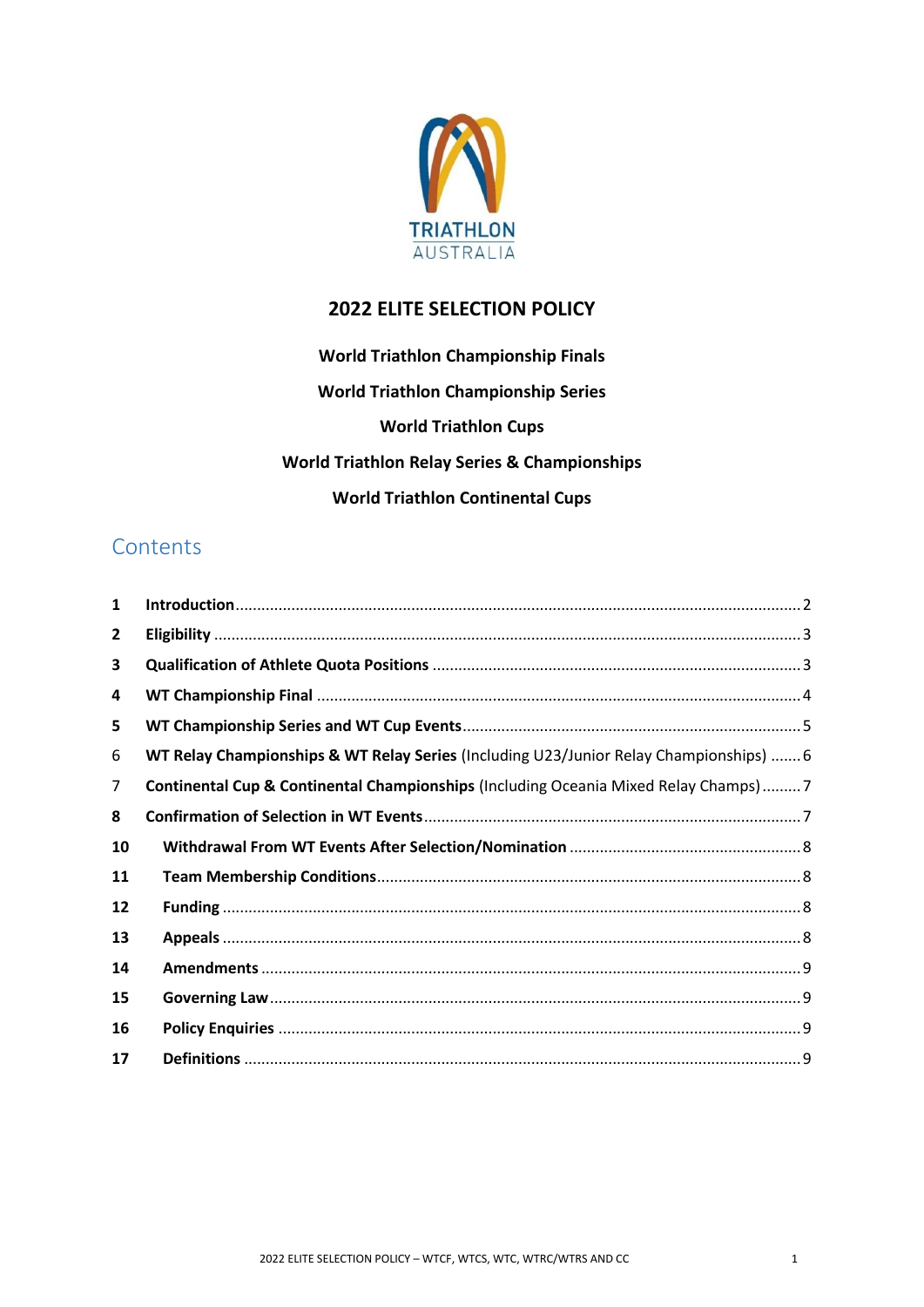# <span id="page-1-0"></span>**1 Introduction**

#### **1.1 Scope**

This Selection Policy (**Policy**) details the process and criteria by which Triathlon Australia (**TA**) will consider Athletes for selection as members for the Australian Team<sup>1</sup> (TEAM) to compete at:

- (a) 2022 World Triathlon Championship Finals (**WTCF**);
- (b) 2022 World Triathlon Championships Series (**WTCS**);
- (c) 2022 World Triathlon Cup events (**WTC**);
- (d) 2022 World Triathlon Relay Championships and Series (**WTRC** and **WTRS**); and
- (e) 2022 World Triathlon Continental Cup events (**CC**), including Oceania Championships.

#### **1.2 Objective**

- (a) The primary objective of this Policy is to select Athletes whom TA considers have the ability to medal, or play a team role in winning a medal at the events listed in **clause 1.1**.
- (b) The men's triathlon events, the women's events and relay events listed in **clause 1.1** are separate events and different considerations may be relevant in selection of Athletes (according to this Policy) to maximise the prospects of achieving TA's stated objective.

#### **1.3 Application**

- (a) TA may only select Athletes in the TEAM in accordance with this Policy.
- (b) The Triathlon Australia Elite Selection Committee (**TAESC**) has been appointed by the TA Board to administer and implement this Policy.
- (c) This Policy is issued by the TA Board. TA must provide, or otherwise make available, this Policy to all Athletes.
- (d) If any TA position is unavailable to fulfil his/her role as described in this Policy, the TA Board may authorise a delegate to fulfil this role.
- (e) World Triathlon (**WT**) determines eligibility Policy and competition rules for all WT events. Selection according to the terms of this Policy will not qualify an athlete for participation in the TEAM if the athlete is not eligible according to the applicable WT eligibility rules.

 $<sup>1</sup>$  Separate teams will be selected for each of the events outlined in Clause 1</sup>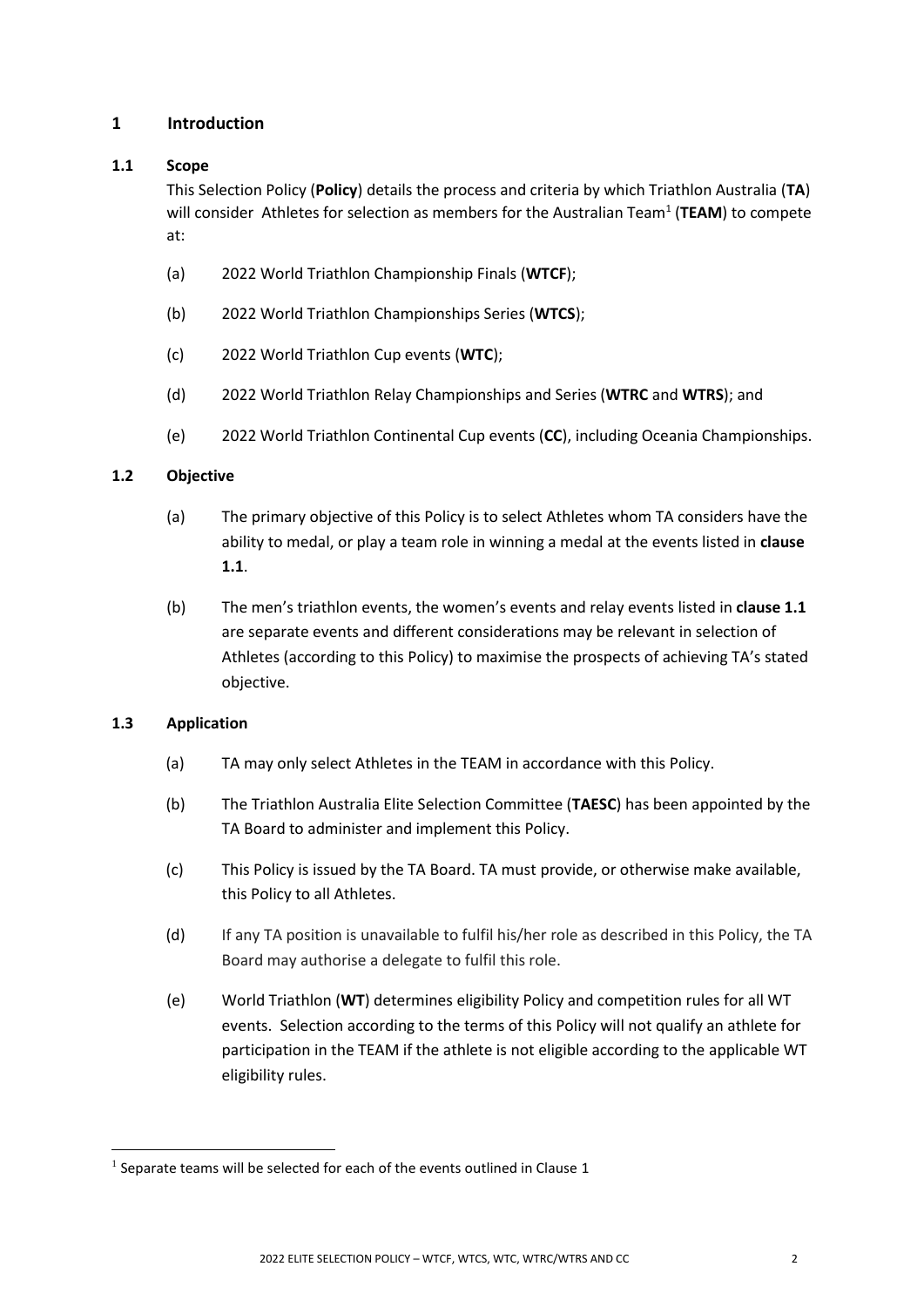(f) Under the current rules, entry to events listed in **clause 1.1** is accepted only through nomination from the National Federation, being TA.

# <span id="page-2-0"></span>**2 Eligibility**

TA will not select an Athlete unless, as at the Selection Date, TA is satisfied on reasonable grounds that the Athlete:

- (a) is a current member of TA;
- (b) meets the eligibility requirements for citizenship as determined by the Australian Government;
- (c) satisfies all WT Rules;
- (d) is not serving any current sanctions ; and
- (e) if requested by the National Performance Director (**NPD**), agree to and sign the 2022 TA Athlete Agreement prior to confirmation of acceptance of TEAM selection.
	- (i) Any selected member of the TEAM not willing to sign the 2022 TA Athlete Agreement may be excluded from the TEAM, and replaced as per the Policy.

If there is any doubt regarding eligibility to compete for Australia, Athletes must contact the Chief Executive Officer (**CEO**) of TA for clarification.

# <span id="page-2-1"></span>**3 Qualification of Athlete Quota Positions**

- **3.1** TA may only select Athletes to the TEAM where, under the WT Competition Qualification Criteria, WT has awarded TA Athlete quota positions.
- **3.2** TA may not select more Athletes than are permitted under the WT Competition Qualification Criteria.
- **3.3** Neither this Policy nor WT requires TA to select the maximum number of athletes to the TEAM for the events listed in **clause 1.1**.
- **3.4** Neither this Policy nor WT requires TA to select any athletes for the events listed in **clause 1.1.**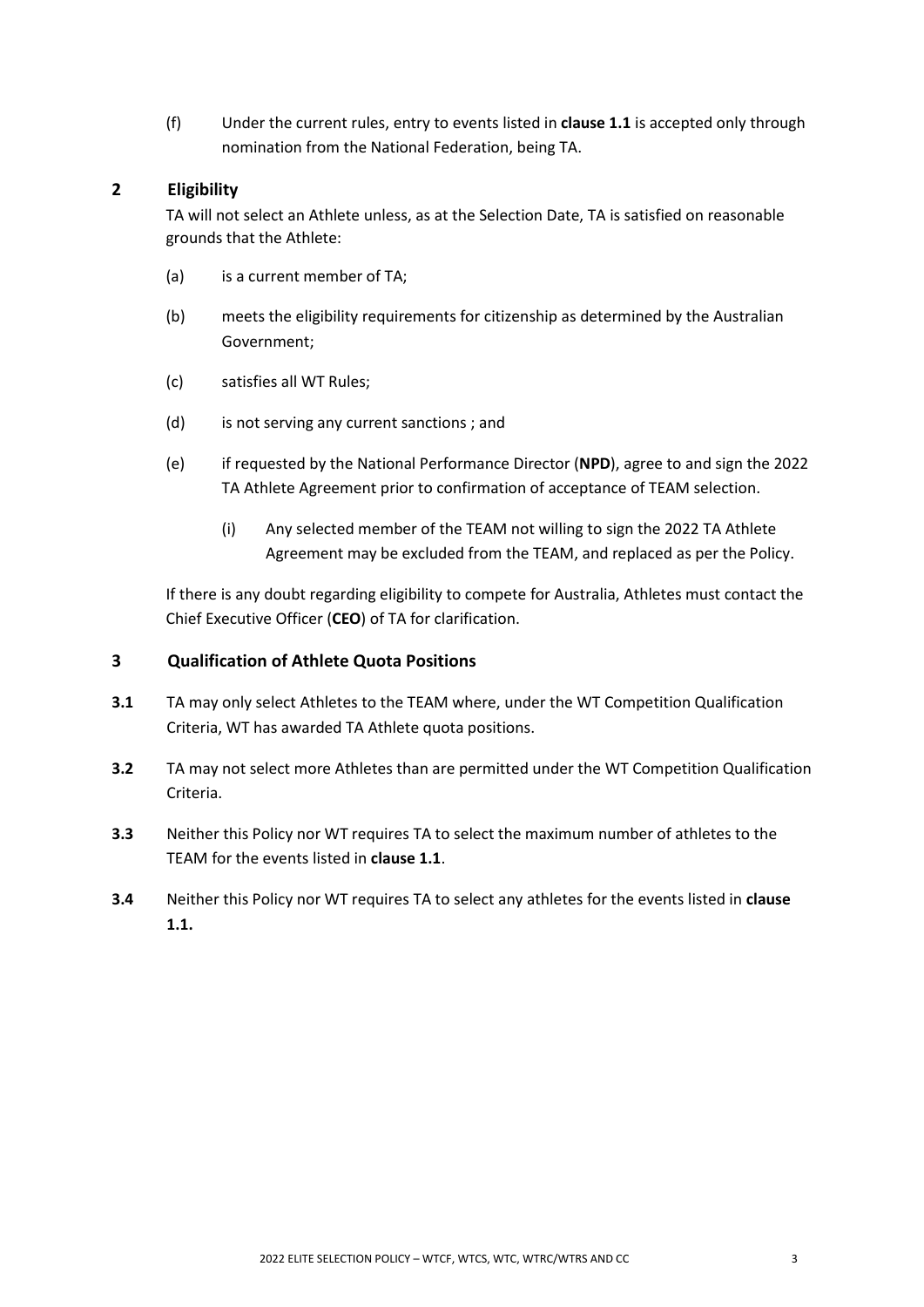# <span id="page-3-0"></span>**4 WT Championship Final**

## **Selection Process**

- **4.1** Athletes may only be considered for selection via the following:
	- (a) Automatic selection; or
	- (b) Discretionary selection.
- **4.2** An Athlete can achieve automatic selection if they meet the following criteria.
	- (a) Be one (1) of the three (3) top ranked Australian athletes on the WT Ranking. This will take into account ranking from race results up to and including 4 September 2022.
- **4.3** Any remaining positions/s not selected automatically, will be selected via discretionary selection.
	- (a) In exercising its discretion in selecting positions on the TEAM, the TAESC may (in its absolute discretion) consider any matter it deems relevant in meeting the primary objective outlined in **clause 1.2**. The TAESC may consider performances in races up to and including **4 September 2022.** This discretion is absolute and need not be exercised.
- **4.3** The TAESC reserves the right to use the WT substitution and/or withdrawal rules in order to maximise the potential of any Athletes selected in the WTCF by nominating the highest WT ranked Australian athlete not selected for that event and making the substitution and/or withdrawal according to the rules.

#### **Reserve Athletes**

- **4.4** The TAESC may identify additional Athletes of each gender as Reserve Athletes.
- **4.5** In exercising its discretion to select Reserve Athletes, the TAESC may (in its absolute discretion) consider any relevant matter.
- **4.6** Reserves may be ranked by the TAESC and will only be chosen from among eligible Athletes.
- **4.7** Athletes selected as a Reserve according to this Policy will not be members of the TEAM unless they replace a TEAM member by operation of this Policy OR additional quota spots become available from WT.

# **Announcement of the Team – WT Championship Final**

The Elite TEAM for the WTCF will be announced by TA on or about the week beginning **19 September 2022**.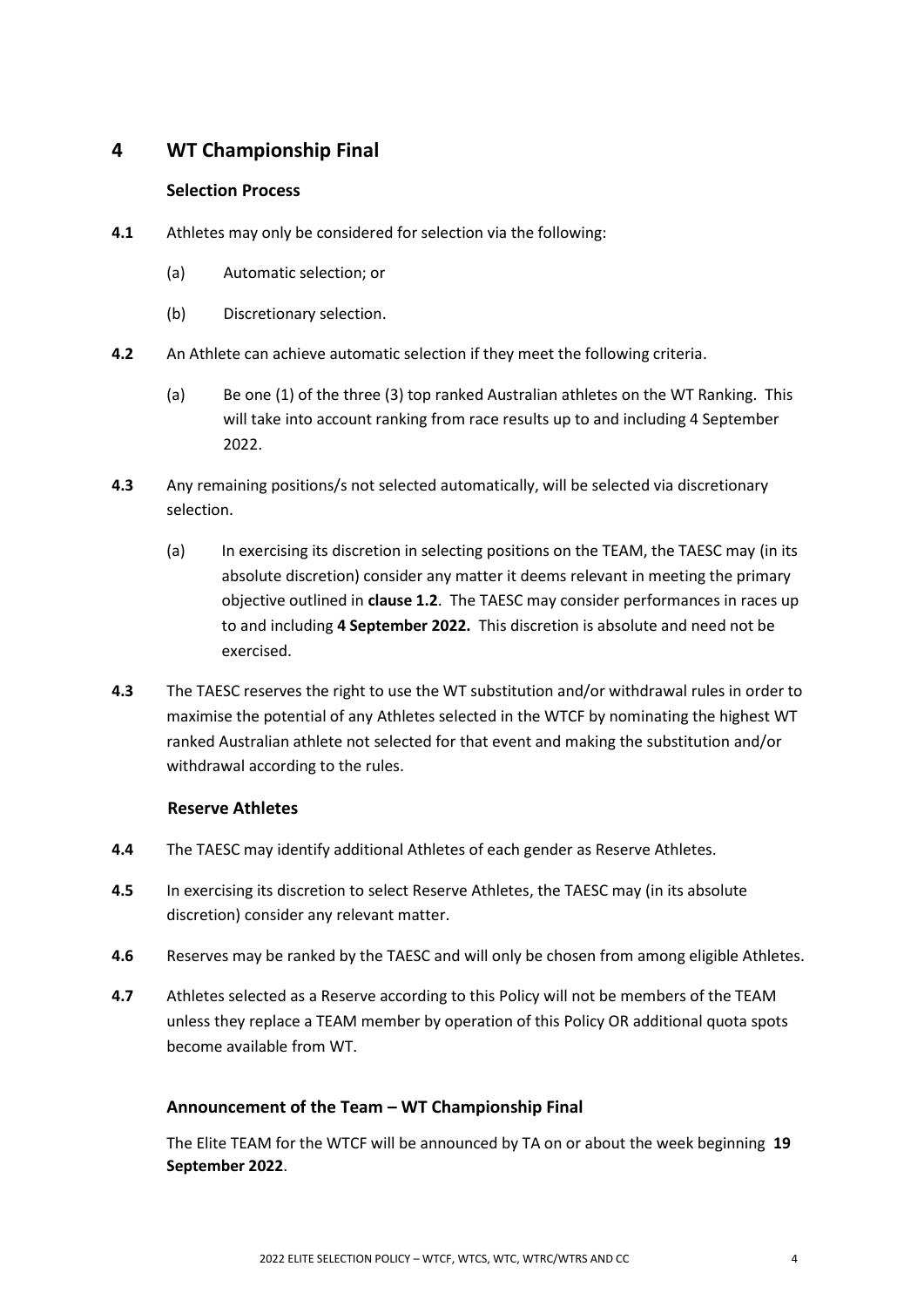# <span id="page-4-0"></span>**5 WT Championship Series and WT Cup Events**

# **Nomination Procedure**

- **5.1** Nominations from professional and professional development licence holders for WTCS and WTC Events will be requested via email by TA on the Friday leading into the seventh (7th) week prior to race date.
- **5.2** Athletes will have seven (7) days (until the following Friday at 5pm AEST) to complete the online nomination indicating their desire to start the WTCS/WTC Event.
- **5.3** Athletes must complete the online nomination form (distributed under **clause 5.1**). Acceptance of late nominations is at the sole discretion of the NPD.
- **5.4** All Athletes, including those who have received automatic selection (under **clause 5.6**) and who had their 2022 Individual Athlete Competition Plan (**IACP**) approved by NPD, are required to confirm their nomination for WTCS and WTC Events when requested. For the removal of doubt, 2022 IACP approval **does not** confirm nomination for individual events.

# **Selection Process – WTCS and WTC's**

- **5.5** Athletes may only be considered for selection via the following:
	- (a) Automatic selection; or
	- (b) Discretionary selection.
- **5.6** An Athlete can achieve automatic selection if they meet the following criteria:
	- (a) Be one (1) of the three (3) top ranked (nominated) Australian athletes on the WT Ranking. This will take into account ranking from race results including the weekend immediately following the day that nominations close (see **clause 5.2**).
- **5.7** Any remaining positions/s not selected automatically, will be selected via discretionary selection.
	- (a) In exercising its discretion in selecting positions for WTCS races, the TAESC may (in its absolute discretion) consider any relevant matter. The TAESC may consider performances in races up to and including the weekend immediately following the day that nominations close (see **clause 5.2**)**.** This discretion is absolute and need not be exercised.
	- (b) In exercising its discretion in selecting positions for WTC races, the NPD may (in its absolute discretion) consider any relevant matter . The NPD may consider performances in races up to and including the weekend immediately following the day that nominations close (see **clause 5.2**)**.** This discretion is absolute and need not be exercised.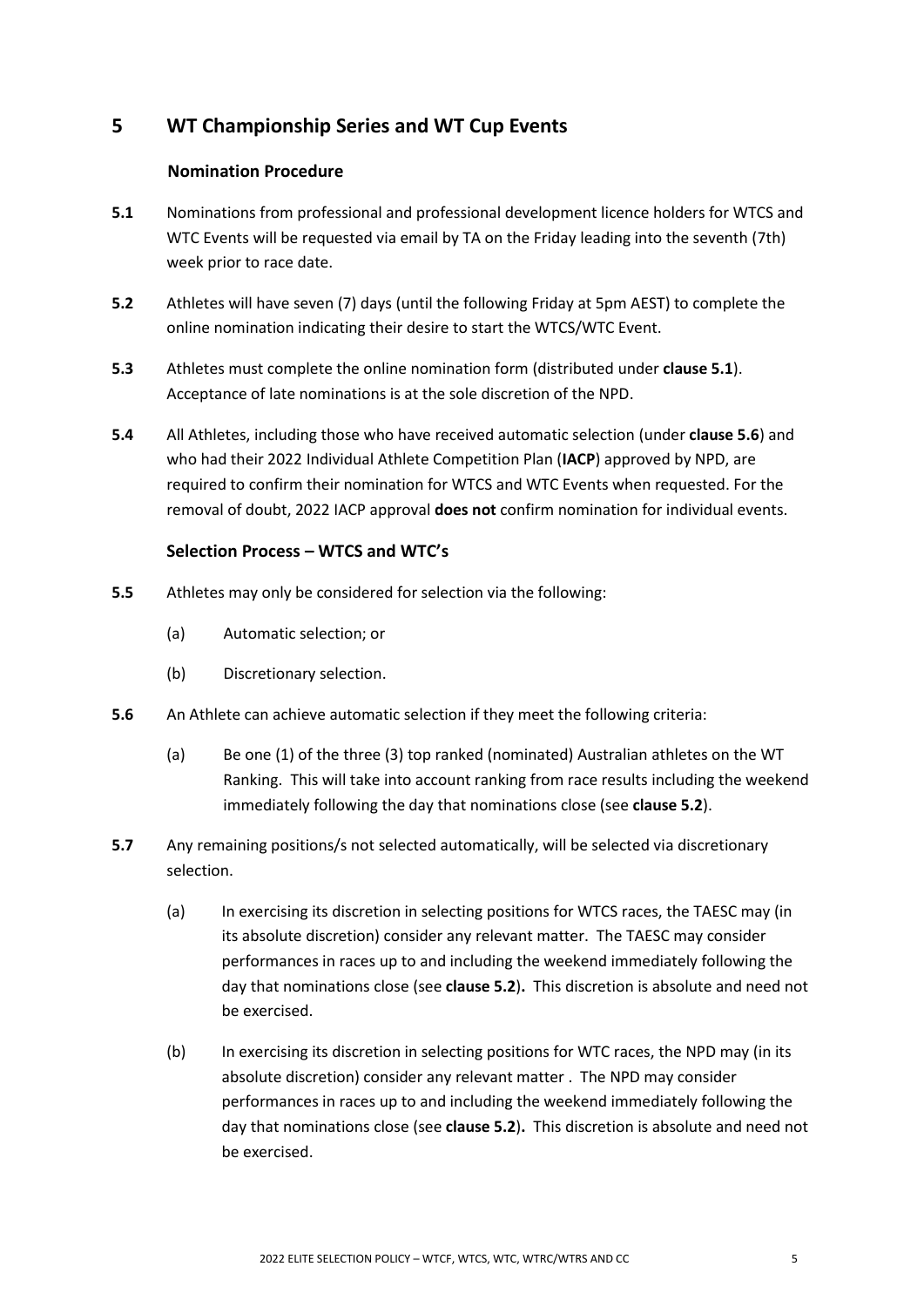**5.8** The TAESC/NPD reserves the right to use the WT substitution and/or withdrawal rules in order to maximise the potential of any Athletes selected in the events listed in **clause 1** by nominating the highest WT ranked Australian athlete not selected for that event and making the substitution and/or withdrawal according to the rules.

## **Recommended Performance Standards for WTCS and WTC Events**

**5.9** The following performance standards, based on the previous 12 months, should be used as a guide for Athletes looking at nominating for WTCS or WTC races.

### **WTCS**

- (a) one (1) top 25 WTCS finish; or
- (b) one (1) WTC win; or
- (c) two (2) podium finishes in a WTC race.

### **WTC's**

- (a) be currently ranked in the Top 100 on the WT Ranking; and
- (b) one (1) CC win; or
- (c) two (2) podium places in a CC race.
- **5.10** Achieving the listed standards does not guarantee an Athlete selection for a WTCS or WTC, neither does it preclude an Athlete from being eligible for consideration for selection for a WTCS or WTC.
- <span id="page-5-0"></span>6 **WT Relay Championships & WT Relay Series** (Including U23/Junior Relay Championships)

#### **Nomination Procedure**

- **6.1** Nominations from Athletes for WTRC and WTRS will be requested via email by TA on the Friday leading into the seventh (7th) week prior to race date (in conjunction with the WTCS if relevant).
- **6.2** Athletes will have seven (7) days (until the following Friday at 5pm AEST) to complete the online nomination indicating their desire to start their nominated Relay Event.
- **6.3** Acceptance of late nominations is at the sole discretion of the NPD.

#### **Selection Process**

- **6.4** Selection and naming of the Relay Team will occur based on the relevant competition or WT regulations at that point. In consultation with the TAESC, teams can be named in advance of these dates.
- **6.5** Final selection will be at the absolute discretion of the NPD.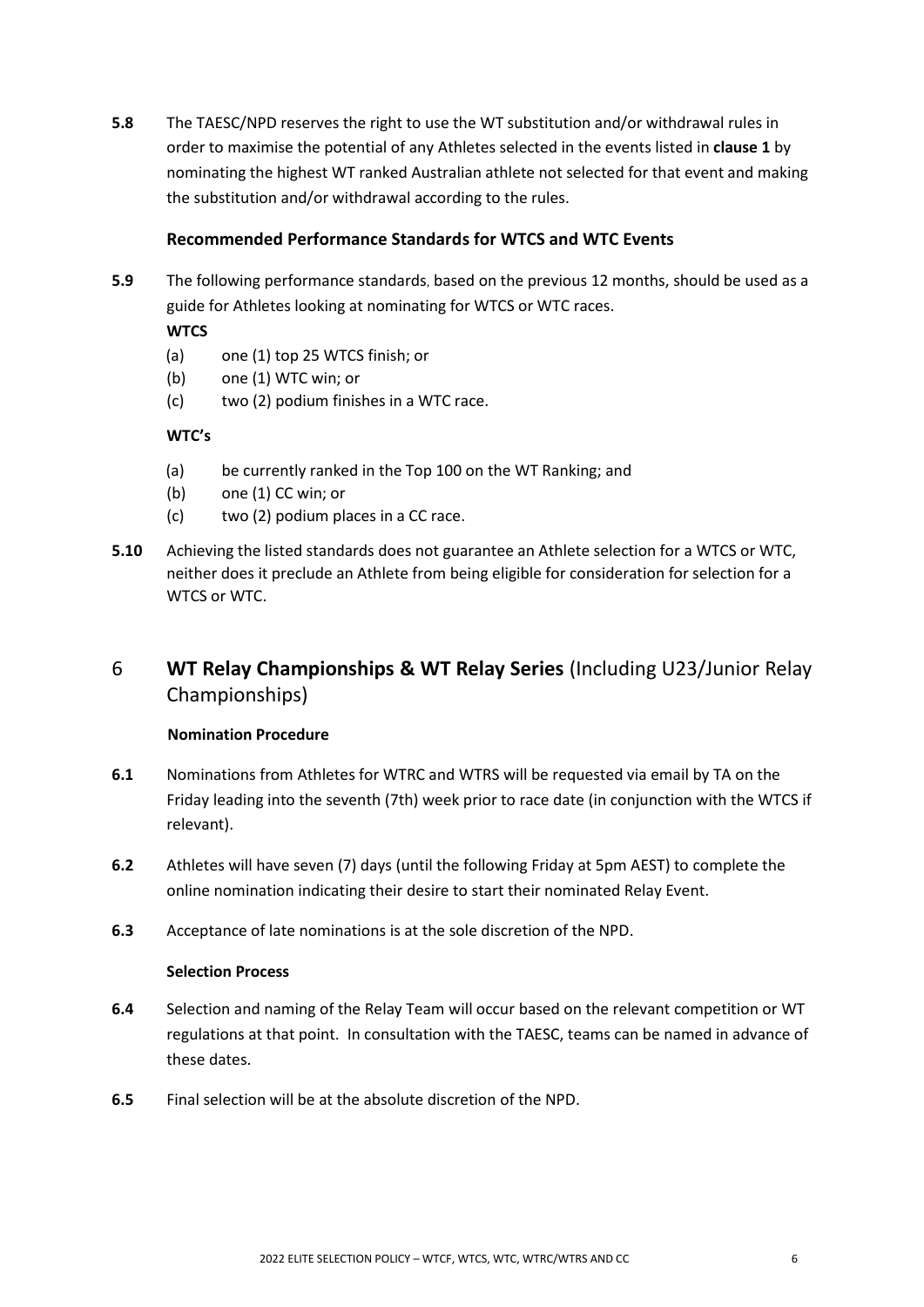# <span id="page-6-0"></span>7 **Continental Cup & Continental Championships** (Including Oceania Mixed Relay Championships)

#### **Nomination Procedure**

Athletes Must;

- **7.1** Complete the online nomination form for Domestic Continental Cups/Championships; or
- **7.2** Emai[l daniel.mangano@triathlon.org.au](mailto:daniel.mangano@triathlon.org.au) for International Continental Cups/Championships.
- **7.3** Each athlete will be responsible to nominate to TA at a minimum 35 days prior to the Continental Cup/Championships. TA will NOT be responsible for requesting nominations from athletes. Acceptance of late nominations is at the sole discretion of the NPD.

### **Selection Process**

- **7.4** All nominations for Continental Cups/Championships will be approved by the NPD. If nominations for the event are over the country quota all the nominating Athletes will be selected by WT on the basis of their WT ranking.
- **7.5** The NPD reserves the right to use the WT substitution and/or withdrawal rules in order to maximise the potential of any Athletes selected in the events listed in **clause 1** by nominating the highest WT ranked Australian athlete not selected for that event and making the substitution and/or withdrawal according to the rules.

# <span id="page-6-1"></span>**8 Confirmation of Selection in WT Events<sup>2</sup>**

- **8.1** Athletes selected for WT Events, including those automatically selected under **clause 5.6.a,** must confirm with TA their acceptance of the starting position of the relevant WT Event within 48 hours of notification according to the terms of this Policy. This must be done by email to the NPD.
- **8.2** Failure to do so, may, at the discretion of the NPD, result in the relevant Athlete's starting position being forfeited in favour of the next eligible Athlete selected according to the terms of this Policy.
- **8.3** Acceptance of late confirmation of selection is at the sole discretion of the NPD.
- **8.4** TA will notify athletes of the success (status for those unsuccessful) of their selection.

<sup>2</sup> excluding Mixed Relay and the WTCF, as covered under this Policy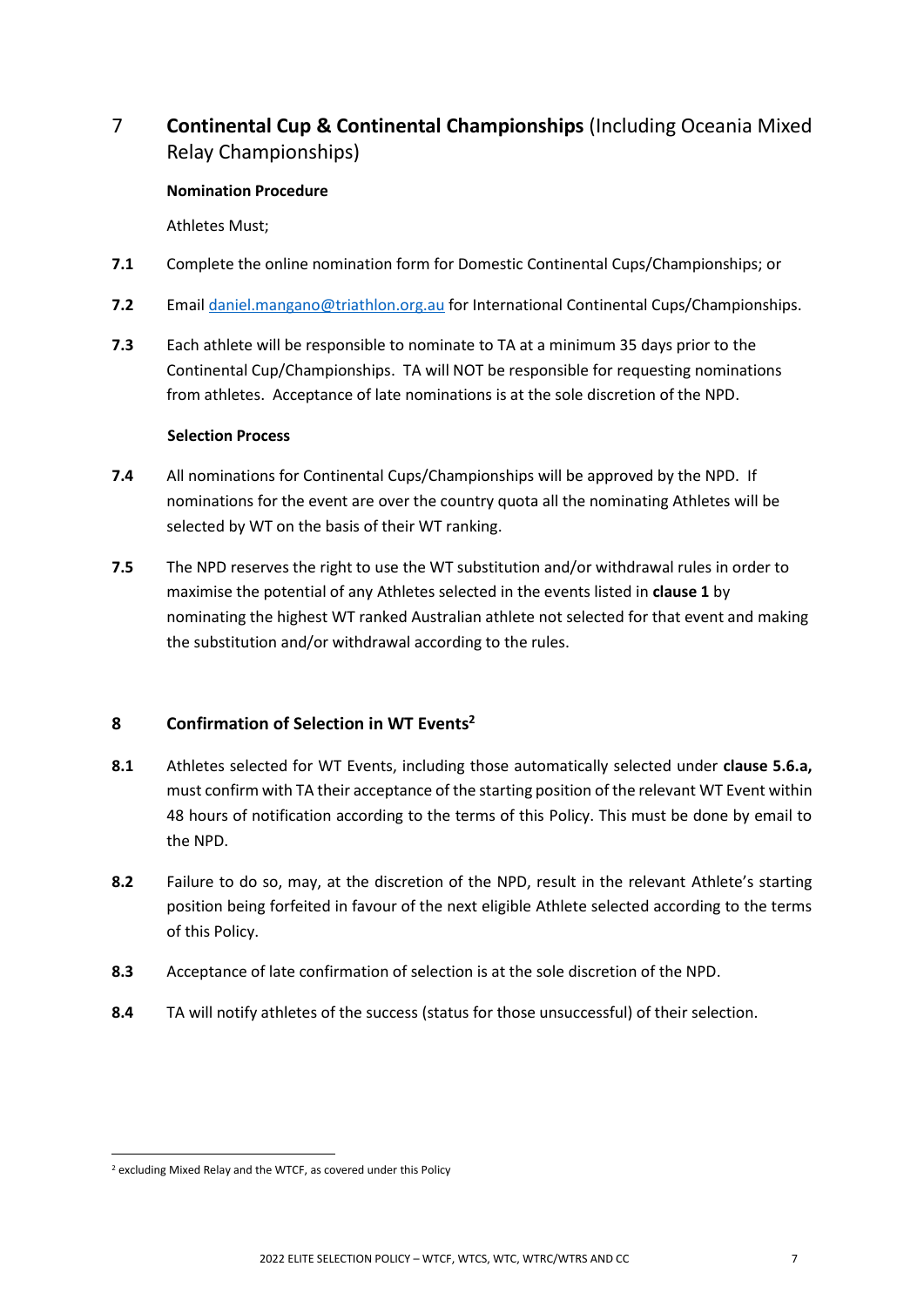# <span id="page-7-0"></span>**9 Withdrawal From WT Events<sup>3</sup> After Selection/Nomination**

- **9.1** Any athlete wishing to withdraw from an WT Event once nominated to WT must contact the NPD directly and provide legitimate health, family grievance or musculoskeletal injury reasoning. The NPD reserves the right to request supporting evidence to substantiate such claims. This may include evidence from a medical practitioner to support an athlete's health or musculoskeletal issue.
- **9.2** If an athlete withdraws from a WT Event within 30 days prior to the event, without a legitimate reason as determined by the NPD, the withdrawing athlete will be excluded from racing in the next two WT events as per the Athlete's IACP or for the next 30 days at the discretion of the NPD.
- **9.3** Athletes withdrawing from races may still be required to travel to the event and attend the race briefing at the direction of the NPD.

### <span id="page-7-1"></span>**10 Team Membership Conditions**

- **10.1** On selection to the TEAM, all Athletes, including named Reserve Athletes, must comply with the TA's Standard Eve[nt/Team Representation Continuing Form, Fitness and Medical](http://www.triathlon.org.au/Assets/Triathlon+Australia+Digital+Assets/Athlete+Fitness+and+Medical+Obligations.pdf)  [Assessment Obligations,](http://www.triathlon.org.au/Assets/Triathlon+Australia+Digital+Assets/Athlete+Fitness+and+Medical+Obligations.pdf) dated November 2018.
- **10.2** If an Athlete does not meet either the requirements or obligations set out in TA's Standard Event/Team Representation Continuing Form, Fitness and Medical Assessment Obligations, TA may, via the discretion of the NPD, exclude the Athlete from the selected Athletes and nominate a Reserve Athlete to replace the withdrawn Athlete.
- **10.3** In the case of the WTCF, if an Athlete does not meet either the requirements or obligations set out in TA's Standard Event/Team Representation Continuing Form, Fitness and Medical Assessment Obligations, TA may, via the agreement of the NPD and a member of the TAESC, exclude the Athlete from the selected Athletes and nominate a Reserve Athlete to replace the withdrawn Athlete.

#### <span id="page-7-2"></span>**11 Funding**

Athletes in the Team will be funded in accordance with and subject to the 2022 TA Athlete Agreement or at the discretion of the NPD.

### <span id="page-7-3"></span>**12 Appeals**

An Eligible Athlete, who is not selected, may appeal that decision, under th[e Triathlon](http://www.triathlon.org.au/Assets/Triathlon+Australia+Digital+Assets/2017+Triathlon+Australia+Appeals+Policy.pdf)  [Australia Appeals Policy,](http://www.triathlon.org.au/Assets/Triathlon+Australia+Digital+Assets/2017+Triathlon+Australia+Appeals+Policy.pdf) dated 2017.

<sup>&</sup>lt;sup>3</sup> as covered under this Policy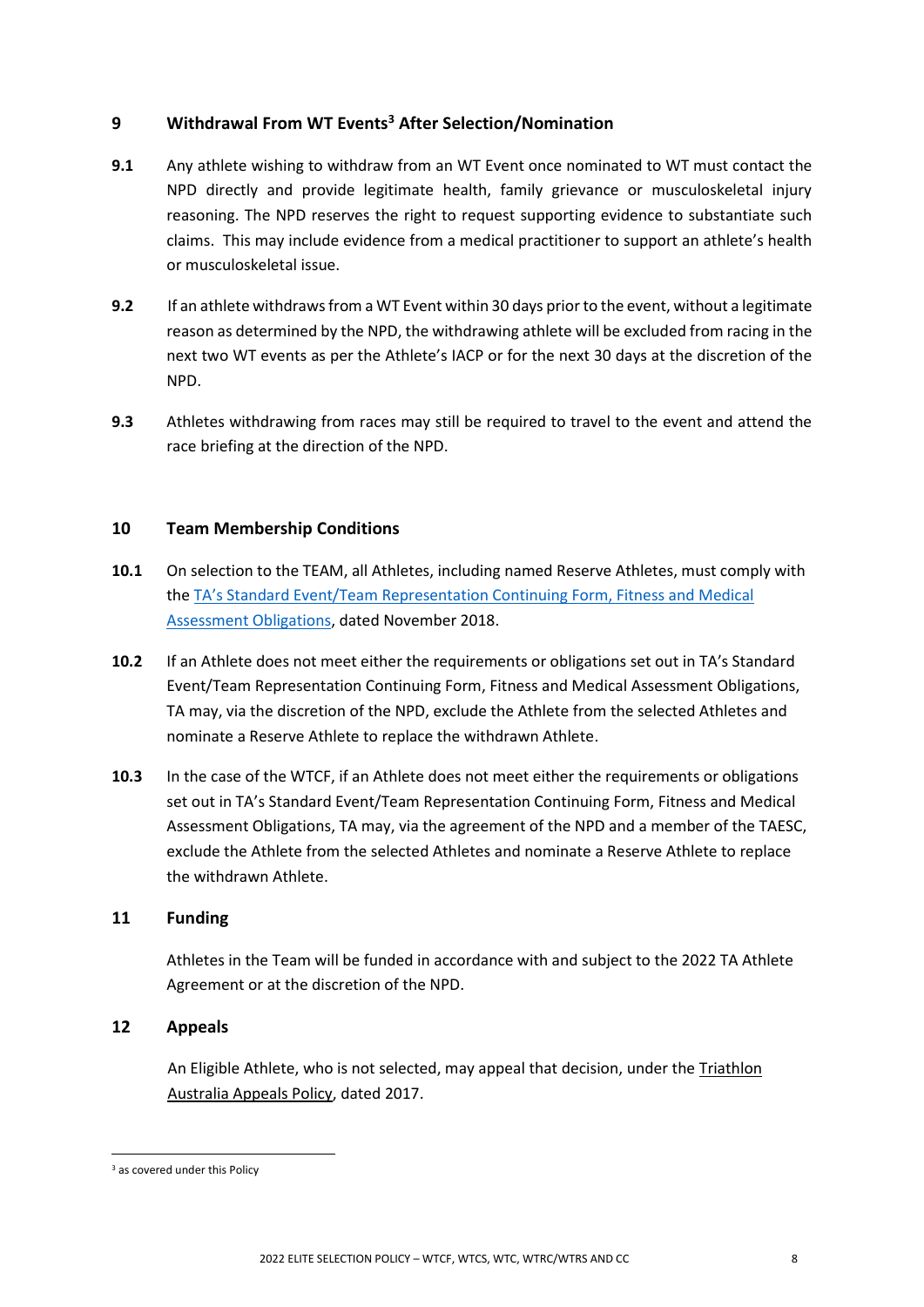#### <span id="page-8-0"></span>**13 Amendments**

The interpretation of this Policy is the sole province of the TA Board. This Policy may be amended at any time by TA if TA is of the opinion that such an amendment is necessary as a result of any change in WT guidelines, or to give effect to the Policy following discovery of a drafting error or oversight, or for any other reason determined to be in the best interests of TA by TA. TA is, and shall not be, responsible or liable in any way to any one as a result of any such amendment. Any amended Policy will be distributed by TA by email to all eligible Athletes and/or posted on the TA website.

#### <span id="page-8-1"></span>**14 Governing Law**

This Policy is governed by the laws of the State of New South Wales.

### <span id="page-8-2"></span>**15 Policy Enquiries**

It is the athlete's responsibility to read and understand this Policy (and other supporting documents and/or policies).For further clarification relating to this policy, queries should be directed to the NPD.

#### <span id="page-8-3"></span>**16 Definitions**

In this Selection Policy, the following words and phrases have the following meanings:

- **16.1 Automatic Selection** the process of choosing athletes for selection by reason of performance.
- **16.2 CC** 2022 WT Continental Cup Events, including Continental and Oceania Championship Events.
- **16.3 Discretionary Selection** the process of choosing athletes for selection at the discretion of the NPD/TAESC.
- **16.4 IACP** Individual Athlete Competition Plan.
- **16.5 NPD** National Performance Director and/or their nominated delegate.
- **16.6 Relay Distance –** triathlon consisting of 4 athletes each undertaking a 250 350m swim, 6- 10km bike and 1.2-2km run.
- **16.7 Selection** *-* describes the process by which the TAESC/NPD may consider the performance of an Athlete, apply its expert opinion, and determine whether the Athlete meets the objective of this Policy.
- **16.8 Sprint Distance** triathlon consisting of 750m swim, 20k cycle, 5km run.
- **16.9 Standard Distance** triathlon consisting of 1500m swim, 40km cycle, 10km run.